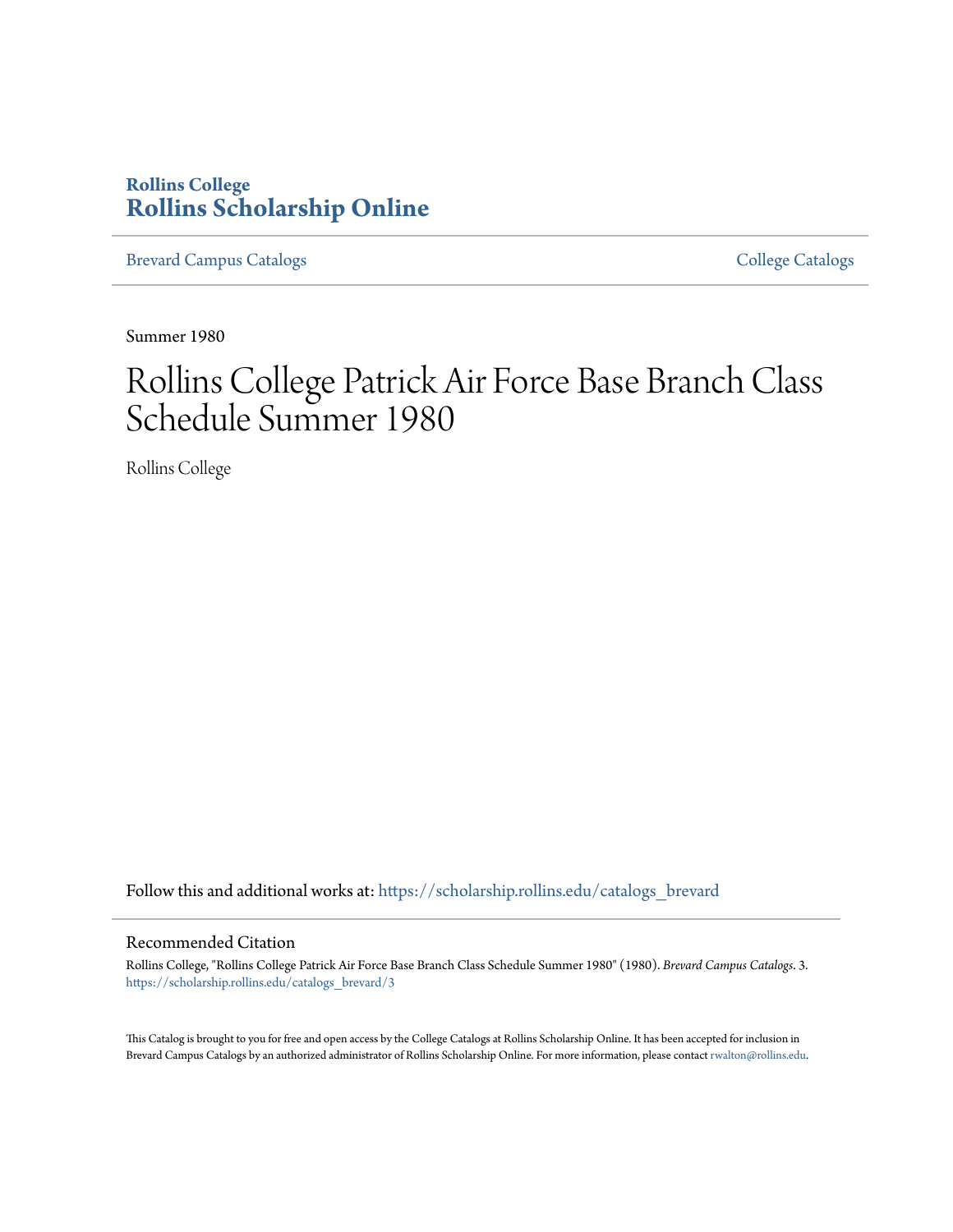P.O. BOX 4307<br>PATRICK AFB FLORIDA 32925

### ROLLINS COLLEGE PATRICK AIR FORCE BASE BRANCH

### 783-7300

### SUMMER 1980 SEMESTER

REGISTRATION for the Summer Semester: RETURNING STUDENTS, ACTIVE MILITARY, AND CIVIL SERVICE EMPLOYEES may register by mail beginning April 21, or in person on Monday May 19 between 12:30 and 4:00 PM in Bldg. 536, Room 206 (for return receipt please enclose a. self-addressed stamped envelope). NEW STUDENTS must register in person between 12:30 and 4:00 PM Thursday, May 22, in Bldg. 536, Room 206 with completed application for admission. New applicants are required to submit an official transcript from the last school attended.

TUITION AND FEES MUST BE PAID at the time of registration.

Application for admission \$15.00 TUition (per semester hour) \$37.00 Laboratory Fee (per course) \$ 5.00

Late registration will be accepted in Bldg. 536, Room 215 prior to the second class meeting on a space available basis. Separate registration forms and tuition payments are required for the mini-mester and the summer semester.

\* \* \* \* \* \* \* \* \* \* \* \* \* TENTATIVE COURSE OFFERINGS

HOLIDAY - JULY FOURTH JUNE 4 ------------JULY 31 · HOLIDAY - JULY FOURTH

SUMMER SEMESTER

MONDAY/WEDNESDAY TUESDAY/THURSDAY

| BA 150G - Intro to Computing | Smith   | 5:15 |  | BA 201G - Business Math                         | Krsul    | 5:45 |
|------------------------------|---------|------|--|-------------------------------------------------|----------|------|
| BA 205G - Prin of Acct II    | Grunder | 5:45 |  | BA 204G - Prin of Acct I                        | Heide    | 5:15 |
| BA 361G - Real Estate Prin   | Cairnes | 5:45 |  | BA 308G - Fund of Investment                    | Wahlkamp | 5:45 |
| BA 405G - Cont Acct Issues   | Jenkins | 5:45 |  | BA 314G - Managerial Acct                       | Grunder  | 5:15 |
| $BA$ 421G - R & D Management |         |      |  | Wahlkamp $5:45$ BA $3h0G$ - Computer Cap Survey | Sinclair | 5:45 |
| BA 431G - Govt Contract Mgmt |         |      |  | McCarthy $5:45$ BA 362G - Real Estate Law       | Cairnes  | 5:45 |
| B 394G - Marine Biology      |         |      |  | Callahan 5:45 BA 410G - Multinat Bus Mgmt       | Adams    | 9:00 |
| ED 363G - Soc Studies - Elem | Narvaez |      |  | $4:15$ BA $412G$ - Fin Stmt Analysis            | Jenkins  | 5:15 |
| ED 409G - Reading in Elem Sc | Taulbee | 7:00 |  |                                                 |          |      |
| GG 311G - Physical Geography | Wolf    | 1:00 |  | EC 315G - Personal Finance                      | Wittbold | 5:45 |
| M 100G - Concepts of Math    | Allen   | 5:15 |  | ED 100G - Cont Issues in Ed                     | Lee      | 7:00 |
| PH 303G - Hist of Mod Phil   | Branham | 5:45 |  | ED 364G - Science in Elem Sch                   | Wright   |      |
| SP 202G - Effective Speech   | McEntee | 5:45 |  | GG 300G - Regional Geography                    | Wolf     | 舞    |
| SP 322G - Adv Public Spkg    | McEntee | 5:45 |  | MU 320G - Enjoyment of Music                    | Branham  | 5:45 |
|                              |         |      |  | SH 210G - Conversational Spnsh                  | Gray     | 5:45 |

PIEASE NOTE: All classes will meet starting at 5:45 PM except those that are underlined. BA  $\mu$ 10G - Multinational Business Management will meet at 9:00 AM in the morning; all others on the regular schedule are afternoon or evening classes. There is a \$5.00 Lab Fee for B 394G - Marine Biology.

### EXTENDED SCHEDULE

{Classes meet once a week)

| MONDAY                                                     |  |                                                         |                                      |  |  |  |  | SA 342G - Social Work & Health Care Systems; Hayes - 5:30PM - 10:00PM |
|------------------------------------------------------------|--|---------------------------------------------------------|--------------------------------------|--|--|--|--|-----------------------------------------------------------------------|
| TUESDAY SA 304G - Human Sexuality; Hall - 5:30PM - 10:00PM |  | $\lceil \text{June } 2 - \text{July } 28 \rceil \rceil$ | $\text{(June } 3 - \text{July } 29)$ |  |  |  |  |                                                                       |